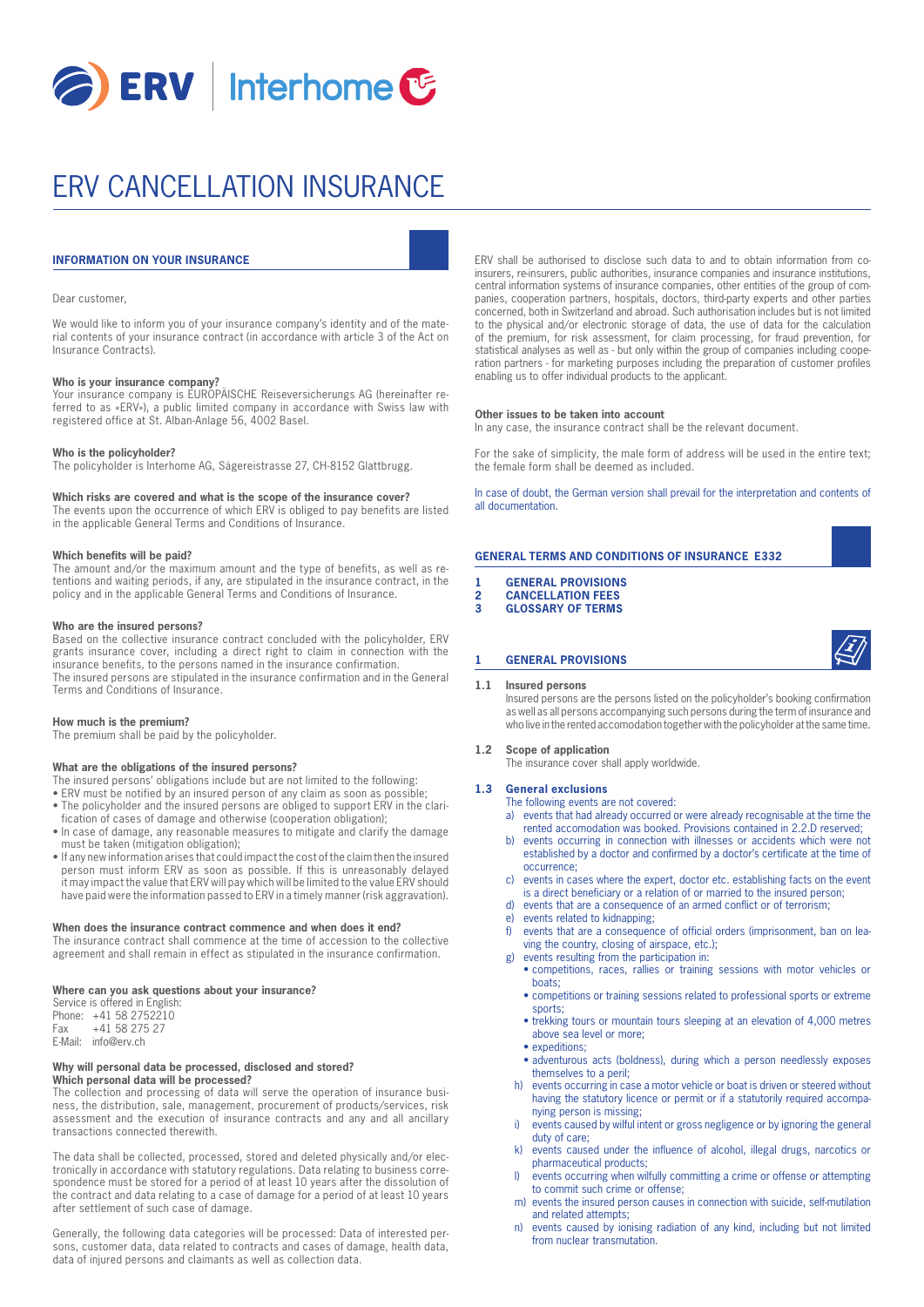# **1.4 Claims to third parties**

- If the insured person received compensation from a liable third party or from such third party's insurer, no compensation shall be paid by this contract. If a claim was asserted against ERV instead of the liable third party, the insured person shall be obliged to assign to ERV the insured person's liability claims up to the amount paid by ERV.
- B In case of multiple insurance (voluntary or obligatory insurance), ERV shall pay its benefits subsidiarily unless the other insurer's insurance conditions contain a subsidiarity clause, as well. In such case, the statutory regulations pertaining to double insurance shall apply.
- C In case of multiple insurance contracts for licenced companies, the total costs shall be compensated only once for all companies.

# **1.5 Other provisions**

- A The claims shall become statute-barred 2 years after the occurrence of the case of damage;
- B The exclusive place of jurisdiction for the person entitled to a claim shall be such person's place of residence or the registered office of ERV, Basel;
- C Any benefits unlawfully received from ERV must be repaid within 30 days plus any costs incurred;
- D The insurance contract shall be exclusively subject to Swiss law, in particular to the Federal Act on Insurance Contracts;
- E Payments made by ERV are generally made in CHF. The conversion of foreign currency shall be subject to the rate applicable on the date on which such costs were paid by the insured person.

# **1.6 Obligations in case of damage**<br>**A** Please contact aus as follows (all s

- Please contact aus as follows (all services are offered in English):
	- in the event of damage contact EUROPÄISCHE Reiseversicherungs AG, PO Box, CH-4002 Basel, phone +41 58 275 27 27, fax +41 58 275 27 30, claims@erv.ch,
	- **in case of emergency** contact the ALARM CENTER with 24-hour service, either by calling **+41 848 801 803** or by calling the toll-free number **+800 8001 8003**, fax +41 848 801 804. It is available day and night (also on Sundays and public holidays). The ALARM CENTRE will advise you on appropriate action and will organise any help needed.
- B The insured person should act as if uninsured at all times and not unnecessarily
- incur additional costs as well as help to avoid or mitigate costs at every opportunity C The insurer
	- must be immediately provided with all required information;
	- must be immediately provided with the required documents; and
	- must be provided with bank details (IBAN of the account with the bank or Postbank), otherwise, the insured person shall be charged with the fees for the money transfer.
- D In case of illness or accident, please see a doctor immediately; inform the doctor of you travel plans and follow such doctor's orders. The insured person / person entitled to a claim shall be obliged to release any doctor who treated the insured person / person entitled to a claim from his/her doctor-patient confidentiality to the insurance company.
- E In case of any culpable violation of the obligations in case of damage, the insurer shall be entitled to deduct an amount from the compensation to be paid that corresponds to the amount by which such compensation would have been lower had the insured person / person entitled to a claim not violated his/her obligations.
- F The insurer's obligation to pay shall cease to exist, if:
	- untrue statements were made wilfully;
	- facts were concealed; or
	- the required obligations (e.g. police report, recording of facts, confirmation and receipts) were not fulfilled and this is detrimental to the insurer.

# **2 CANCELLATION FEES**

**2.1 Special provision, scope, period of validity**

 Immediately before booking a travel service, a person with a chronic illness shall be obliged to have his/her ability to travel confirmed by a doctor's certificate, which is to be issued immediately before booking a travel service. Insurance cover shall be worldwide and shall commence upon the time the rented object is booked and shall end upon commencement of the insured travel service (check in, entering the booked means of transport, etc.).

# **2.2 Insured events**

- ERV grants insurance protection if the insured person is unable to commence his/ her booked travel service as a consequence of one of the events listed below, but only if such event occurred after the rented object was booked:
	- a) unforeseeable severe illness, severe injury, severe pregnancy complications or death
		- of an insured person;
		- of an accompanying person;
		- of a person that is not travelling but is a close relative to the insured person; • of the insured person's direct replacement at work so that the insured person's presence at work is essential;
	- b) strike (subject to the proviso of active involvement) on the planned travel route abroad. Riots of all kinds, quarantine, epidemics or acts of god at the travel destination, if such events would pose an immediate danger to the insured person's life and property;
	- c) severe damage to the insured person's property at his/her place of residence as a consequence of fire, acts of god, theft or water damage, so that the insured person's presence at home is essential;
	- d) the means of public transport to be used to travel to the official place of departure (airport, train station of departure, harbour or coach boarding place)

in the country of residence is delayed or does not start at all;

- e) if, within the 30 days before departure:
	- the insured person unforeseeably commences a new permanent employment as an employee with a new employer (promotion etc. excluded); or
	- the insured person's employment contract is terminated by the employer without any fault attributable to the insured person.
- f) theft of tickets, passport or identity card;
- pregnancy of an insured person if the return date is after the 24th week of pregnancy or if a vaccination is required for the travel destination which would pose a risk for the unborn child or if there is an official warning for pregnant women for the travel destination;
- h) if the private car or taxi becomes non-operational during the direct trip to the rented object due to an accident or a breakdown. Fuel-related and key-related issues are not included in the insured events.
- C If the person that initiates the cancellation based on an insured event is not related to the insured person, neither by blood nor by marriage, there shall be no claim for benefits unless the insured person would have to travel alone.
- D If an insured person suffers from a chronic illness that does not endanger the use of the travel service at the time the insurance contract is concluded and/or at the time the travel service is booked, ERV shall pay the insured costs if the travel service has to be cancelled due to an unforeseeable severe acute aggravation of such illness or if the insured person dies as a consequence of such chronic illness (subject to the provisions contained in 2.1).

# **2.3 Insured claims, retention**

- A The decisive factor for the assessment of the claim for benefits shall be the event that causes the cancellation of the travel service. Any prior or later events shall not be taken into consideration.
- B Upon occurrence of an insured event, ERV shall pay the contractually payable cancellation fees for the rented accomodation.
- C ERV shall pay extra costs for the delayed commencement of the travel service if such travel service could not be commenced at the planned time due to the insured event. Such payment shall not exceed the rent to be paid. If the insured person claims additional costs, the claim for cancellation fees shall

cease to exist.

D For every event of damage for which a compensation is to be paid, a retention of 20% shall apply to the insured person.

# **2.4 Exclusions**

- No benefits shall be paid in the following cases:
	- a) if the institution offering the service (travel agency, landlord, organiser, etc.) cancels the agreed service or would have been obliged to cancel it for objective reasons;
	- b) if the condition due to which the service was cancelled is a complication or consequence of any medical treatment or surgery which was planned at the time the insurance contract commenced or the travel service was booked;
	- c) if an illness or the consequences of an accident, of a surgery or of a medical treatment already existed at the time the travel services were booked and have not healed by the date of departure;
	- d) in case of a cancellation as described in 2.2 A a) without medical indication or if the doctor's certificate has not been issued as of the time the incapacity for travelling could have been established for the first time or was initiated by a telephone consultation;
	- e) if a cancellation due to a mental or psychiatric condition:
		- cannot be justified by the establishment thereof and by a doctor's certificate issued by a psychiatric medical specialist on the date of cancellation; and
		- in case of employees, cannot be justified by presenting an employer's confirmation of 100% absenteeism during the time of the incapacity for travelling as certified by the doctor's certificate.

# **2.5 Case of damage**

Ticks of

A Please inform the place where you booked the travel service immediately upon occurrence of the event.

- B Please submit the following documents to ERV:
	- booking confirmation / invoice for the travel service as well as the invoices for the cancellation and subsequent travel costs in original form;
	- a detailed doctor's certificate and/or a certificate of death or another official certificate.



## **A Accident**

 An accident is a sudden, unintended detrimental effect of an unusual external factor on the human body, which results in an impairment of the physical, mental or psychiatric health or death.

# **Act of god**

 Sudden, unforeseeable natural event which has the quality of a catastrophe. The event causing the damage is caused by geological or meteorological processes.

# **E Epidemic**

 An epidemic is an infectious disease occurring intensively and in a restricted manner regarding place and time (e.g. influenza).